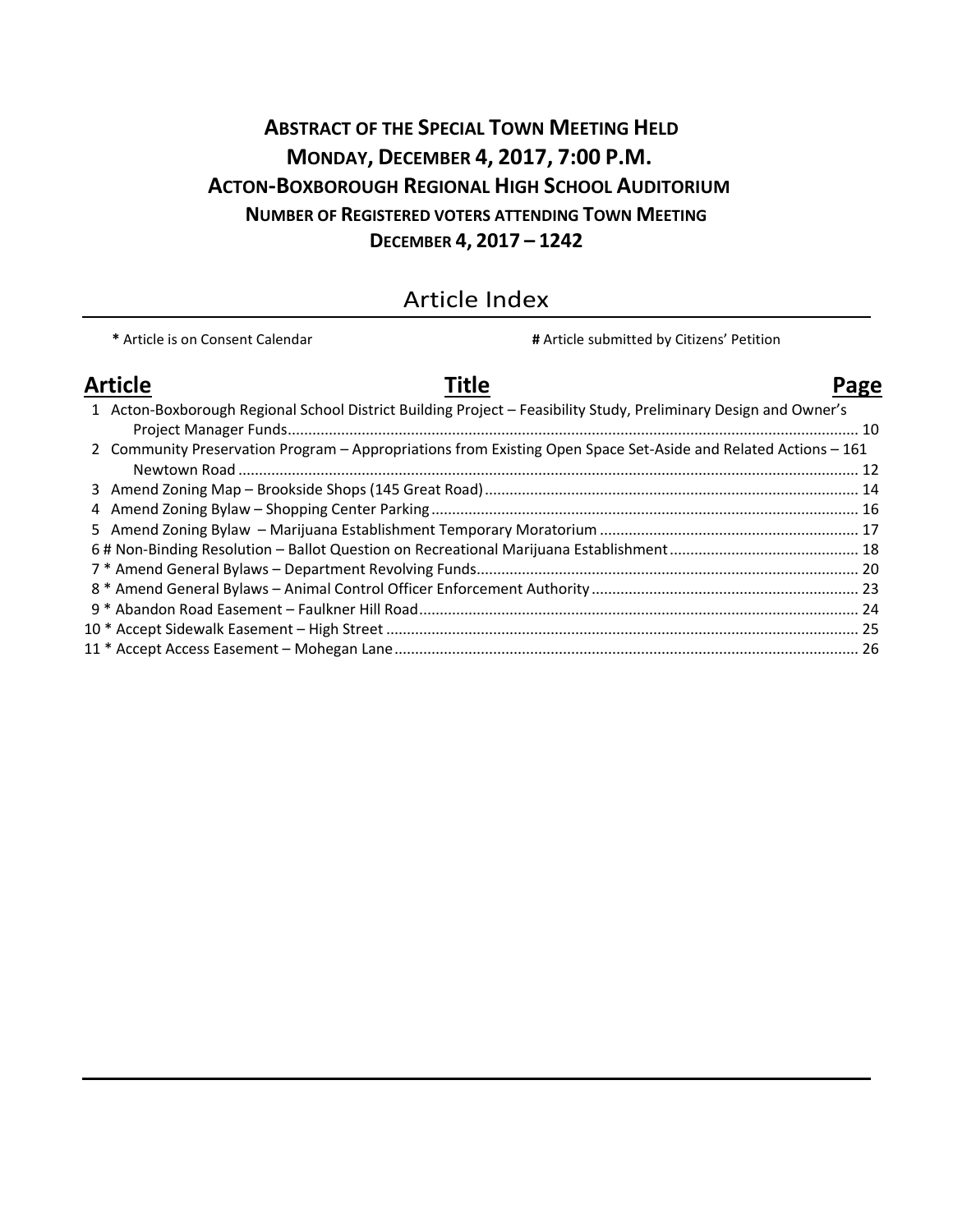The Moderator, Mr. Peter Ashton, called the Special Town Meeting to order on Monday, December 4, 2017, at 8:30 PM.

Mr. Ashton welcomed town meeting members.

Mr. Ashton gave a brief overview of the process of Town Meeting.

Mr. Ashton introduced the chair of the Board of Selectmen, Janet Adachi, who then introduced the members at the table , Katie Green – V Chair, Joan Gardner – Clerk, as well as Peter Berry and Chingsung Chang, members of the Board of Selectmen. In addition, Steve Ledoux – Town Manager, Nina Pickering Cook - Town Counsel, Eva Szkaradek - Town Clerk.

The Moderator introduced the Chair of the Finance Committee, Stephen R. Noone, who then introduced the members at the table, Jason Cole - V Chair, Dave Wellinghoff – Clerk, Bob Evans, Michael F. Majors , Roland Bourdon, III, Jeffrey Bergart, Jon Benson, Thomas F. Farley, Christine Russell, and Christiana Andersen.

The Moderator asked Town Meeting to vote to allow Non Resident Town Staff to speak to the Articles of this Special Town Meeting if needed. Motion carries to allow speakers.

The Moderator gave a presentation on the iClicker, the new Electronic Voting equipment that we will use at this Town Meeting. The new voting process was voted at the Special Town Meeting held October 5, 2016, Article 2, adding section A7 to the Town Bylaws.

**Motion** to take Article 5 and 6 up after Article 1.

iClicker - A Yes - 786 (71%) E No - 315 (29%)

### **MOTION CARRIES**

# **Article 1 Acton-Boxborough Regional School District Building Project:** (Majority vote) **Feasibility Study, Preliminary Design and Owner's Project Manager Funds**

To see if the Town will approve the appropriation of \$1,300,000 from Certified Excess and Deficiency funds of the Acton-Boxborough Regional School District, for the purpose of paying the costs of a feasibility study and schematic design relating to the C. T. Douglas Elementary School Statement of Interest, including all costs incidental or related thereto (the "Study"), and for which the District may be eligible for a school construction grant from the Massachusetts School Building Authority ("MSBA"), said amount to be expended at the direction of the District's School Building Committee. The MSBA's grant program is a non-entitlement, discretionary program based on need, as determined by the MSBA, and any Study costs the District incurs in excess of any grant approved by and received from the MSBA shall be the sole responsibility of the District and its member municipalities. Any grant that the District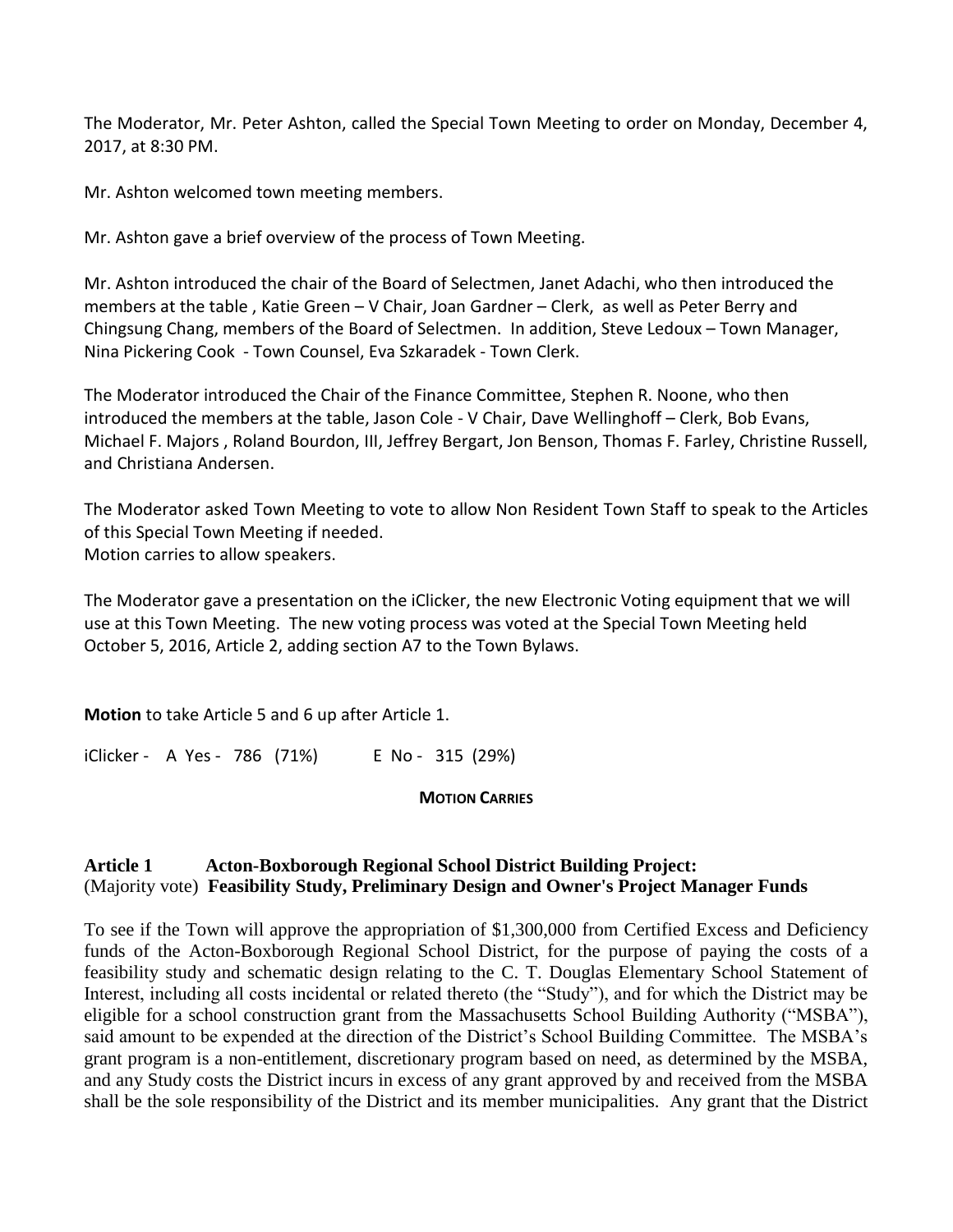may receive from the MSBA for the Study shall be as set forth in the Feasibility Study Agreement that may be executed between the District and MSBA.

# **Motion**

**Mr. Bruce** moves that the Town hereby approves the appropriation of \$1,300,000 from Certified Excess and Deficiency funds of the Acton-Boxborough Regional School District for the purpose of paying the costs of a feasibility study and schematic design relating to the C. T. Douglas Elementary School Statement of Interest, including the payment of all costs incidental or related thereto (the "Study"), and for which the District may be eligible for a school construction grant from the Massachusetts School Building Authority ("MSBA"), said amount to be expended at the direction of the District's School Building Committee; that the Town acknowledges that the MSBA's grant program is a non-entitlement, discretionary program based on need, as determined by the MSBA, and any Study costs the District incurs in excess of any grant approved by and received from the MSBA shall be the sole responsibility of the District and its member municipalities; provided further that any grant that the District may receive from the MSBA for the Study shall be as set forth in the Feasibility Study Agreement that may be executed between the District and MSBA.

iClicker - A Yes - 993 (92%) E No - 84 (8%)

# **MOTION CARRIES**

# **Article 5 Amend Zoning Bylaw – Marijuana Establishment Temporary Moratorium** (Two-thirds vote)

To see if the Town will vote to amend the Zoning Bylaws by adding a new Section 3.12, "Marijuana Establishment Temporary Moratorium," or take any other action relative thereto:

3.12 Marijuana Establishment Temporary Moratorium

3.12.1 Definition – MARIJUANA ESTABLISHMENT shall mean a marijuana cultivator, marijuana testing facility, marijuana product manufacturer, marijuana retailer or any other type of licensed marijuana-related business; provided, however, that a MARIJUANA ESTABLISHMENT shall not include a medical marijuana treatment center defined by and registered under Chapter 369 of the Acts of 2012.

3.12.2 Purposes – By vote at the State election on November 8, 2016, the voters of the Commonwealth approved a law entitled the Regulation and Taxation of Marijuana Act (the "Act"), regulating the control and production and distribution of marijuana under a system of licenses and regulations. Currently under the Zoning Bylaw, a Marijuana Retailer or Establishment is not a permitted use in the Town and any regulations promulgated by the Cannabis Control Commission are expected to provide guidance to the Town in regulating marijuana sales and distribution. The regulation of marijuana raises novel and complex legal, planning, and public safety issues and the Town needs time to study and consider the regulation of Marijuana Retail or Distribution centers and address such novel and complex issues, as well as to address the potential impact of the State regulations on local zoning and to undertake a planning process to consider amending the Zoning Bylaw regarding regulation of Marijuana Retail sales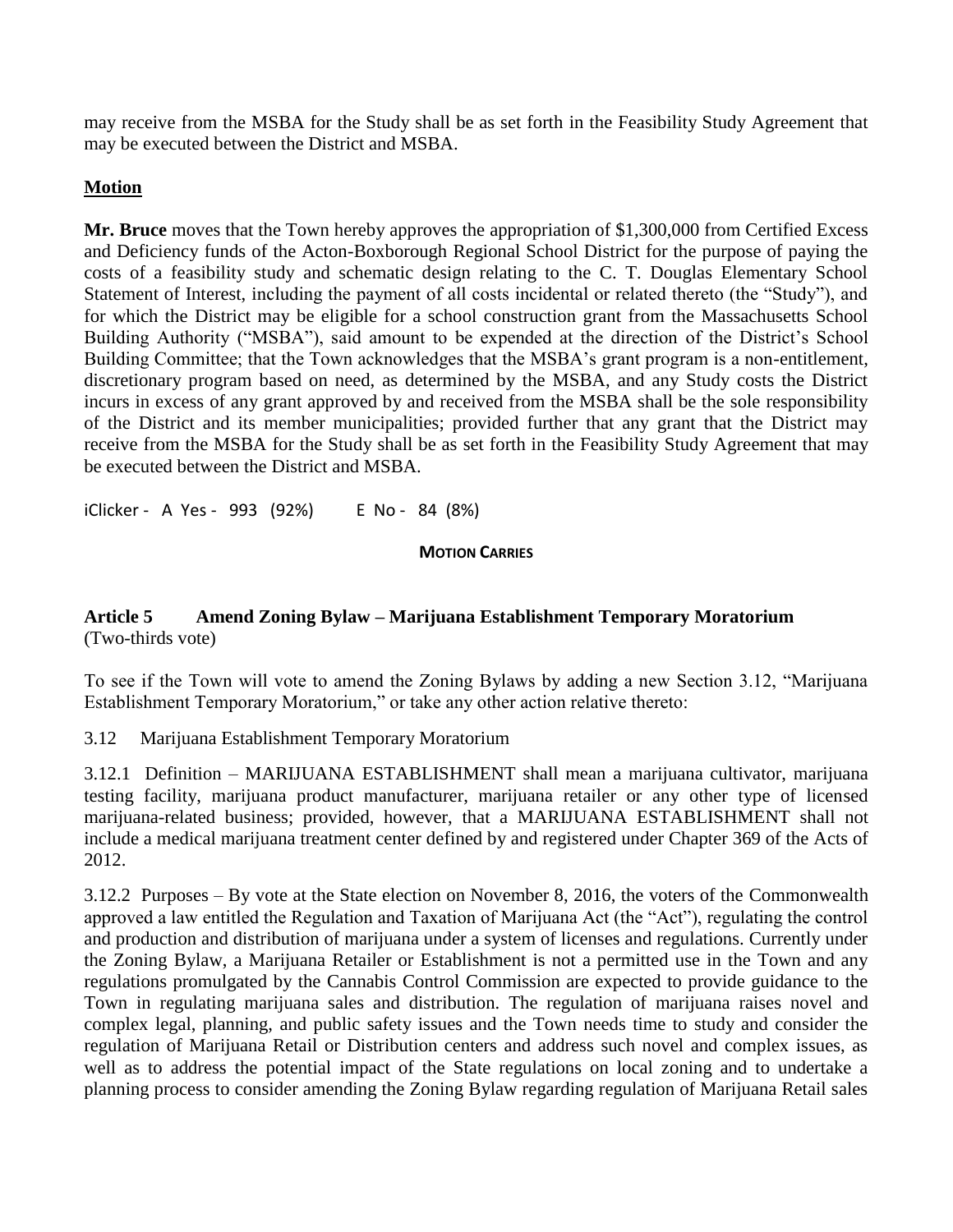and distribution and other uses related to the regulation of marijuana. The Town intends to adopt a temporary moratorium on the use of land and structures in the Town for Marijuana Retail and Distribution so as to allow the Town sufficient time to engage in a planning process to address the effects of such structures and uses in the Town and to enact bylaws in a manner consistent with sound land use planning goals and objectives.

3.12.3 Temporary Moratorium – Consistent with the purposes set forth in Section 3.12.2 and notwithstanding any other provision of the Zoning Bylaw to the contrary, the Town hereby adopts a temporary moratorium on the use of any TRACT OF LAND, LOT, BUILDING, or STRUCTURE for a MARIJUANA ESTABLISHMENT. The temporary moratorium shall be in effect through December 31, 2018. During the moratorium period, the Town shall undertake a planning process to address the potential impacts of marijuana in the Town, consider the Cannabis Control Commission regulations regarding MARIJUANA ESTABLISHMENTS and related uses to be promulgated pursuant to General Laws Chapter 94G, and consider adopting new Zoning Bylaws to address the impact and operation of MARIJUANA ESTABLISHMENTS and related uses.

## **Motion**

**Ms. Adachi** Move that the Town adopt the Zoning Bylaw amendments as set forth in the Article.

iClicker - A Yes - 721 (80%) E No - 179 (20%)

# **MOTION CARRIES**

#### **Declared 2/3 by Moderator\***

\*Town of Acton has accepted MGL CH 39 Sec 15 at its Annual Town Meeting April 2001, Article 43 and the amended Bylaw 5A was approved by the Attorney General on Aug. 6, 2001. (The Town Meeting Moderator is not required to count a 2/3 required vote.)

# **Article 6 # Non-Binding Resolution – Ballot Question on Recreational Marijuana Establishment**

(Majority vote)

Resolved that Town Meeting requests that the Board of Selectmen vote to place on the ballot at the next regular or special election held by the Town the following ballot question to ban the operation of any recreational marijuana establishment in the Town of Acton:

### **BALLOT QUESTION:**

Shall the Town of Acton adopt the following general by-law and zoning by-law amendments? Yes: or No:

### **General Bylaw:**

*Add the following provision E59 to the Town's General Bylaws, General Public Regulations, and the following provision E45 to existing list of Chapters and Section in General Bylaw E45. Non-Criminal Disposition:*

### **E59. Marijuana Establishment**

1. Prohibition: The operation of any marijuana establishment, as defined in M.G.L. c. 94G, § 1, including, without limitation, a marijuana cultivator, marijuana testing facility, marijuana product manufacturer, marijuana retailer or any other type of licensed marijuana-related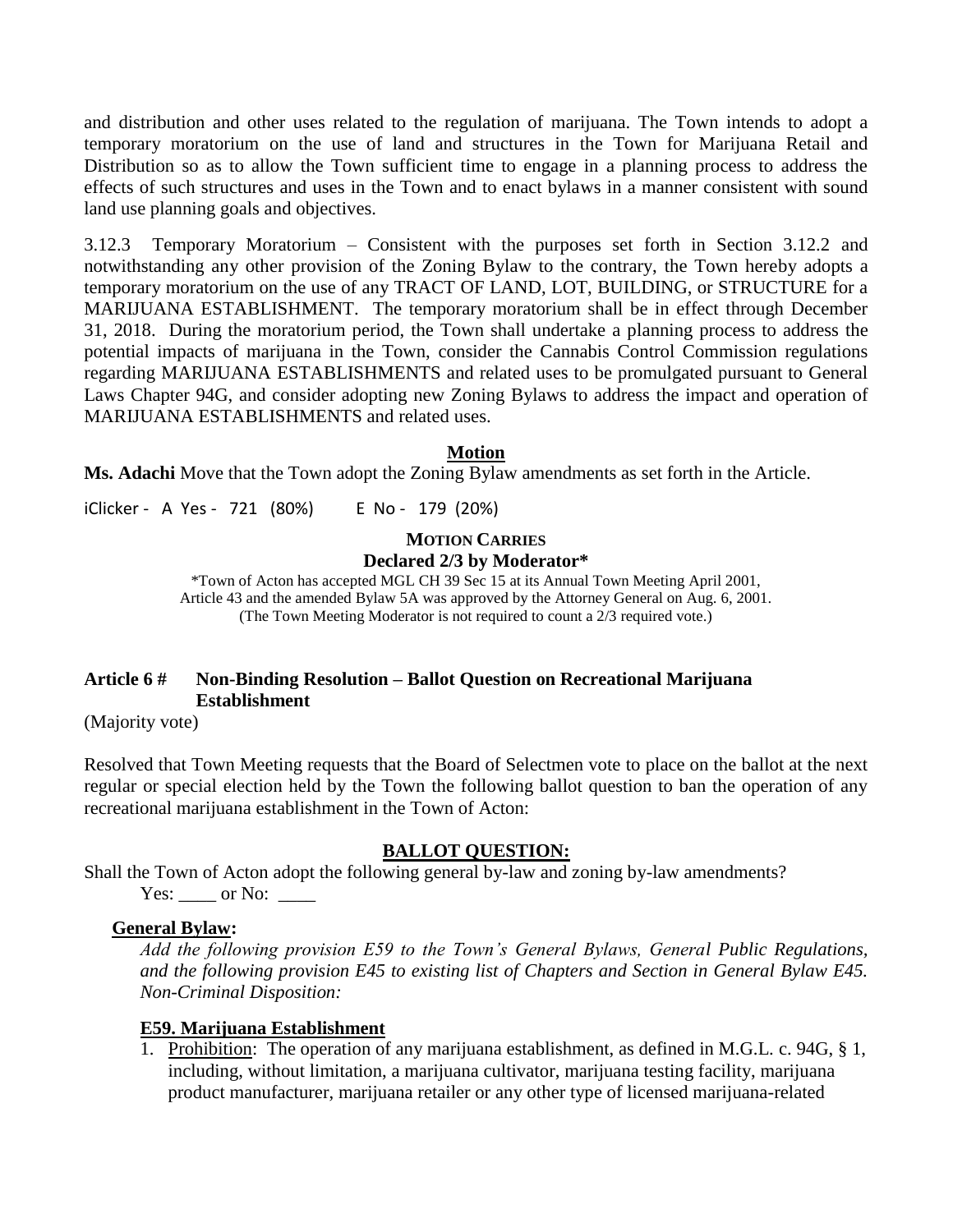business, within the Town of Acton is prohibited. This prohibition shall not apply to the sale, distribution or cultivation of marijuana for medical purposes licensed or registered under Chapter 369 of the Acts of 2012.

2. Penalty: The penalty for violation of this Bylaw shall be three hundred dollars (\$300.00) for each offense. Each calendar day upon which a prohibited marijuana establishment operates in violation of this Bylaw shall constitute a separate offense.

# **E45. Non-Criminal Disposition**

Chapter E - Section E59 - Marijuana Establishment - enforcing Persons – Regular Police Officer - Fine \$300.00, each offense

# **Zoning Bylaw:**

*Add the following new Section 3.7.1, after the Table of Prohibited Uses in Section 3.7:*

3.7.1 Marijuana Establishment: The operation of any marijuana establishment, as defined in M.G.L. c. 94G, § 1, including, without limitation, a marijuana cultivator, marijuana testing facility, marijuana product manufacturer, marijuana retailer or any other type of licensed marijuana-related business, within the Town of Acton is prohibited. This prohibition shall not apply to the sale, distribution or cultivation of marijuana for medical purposes licensed or registered under Chapter 369 of the Acts of 2012.

# **Motion**

**Matt Onken** Move that the Town adopt the non-binding resolution as set forth in the Article.

iClicker - A Yes - 592 (76%) E No - 187 (24%)

# **MOTION CARRIES**

# **Article 2 Community Preservation Program – Appropriations from Open Space** (Two-thirds vote) **Set-Aside and Related Actions – 161 Newtown Road**

To see if the Town will vote to:

(a) authorize the Conservation Commission to (i) acquire for open space and conservation purposes under M.G.L. c. 44B (the Community Preservation Act) by purchase, gift, eminent domain or otherwise, on such terms and conditions as the Conservation Commission may determine, (ii) accept a deed of fee simple interest in a portion of the real property located at 161 Newtown Road, and depicted on Assessors' Map D3 as Parcel 11, said portion consisting of Lots 1 & 3 as shown on Middlesex South Registry of Deeds Plan 125 of 2017 and consisting of approximately 10.9  $\pm$  acres, as such area may be adjusted, (iii) to accept a non-exclusive perpetual easement for access across a portion of the land shown as Lot 2 on said plan;

(b) appropriate the purchase price and all necessary and appropriate transaction costs for said purchase including, without limitation, costs for due diligence, legal services, bonding, conservation restriction and its monitoring and enforcement, and other transaction, acquisition and related costs;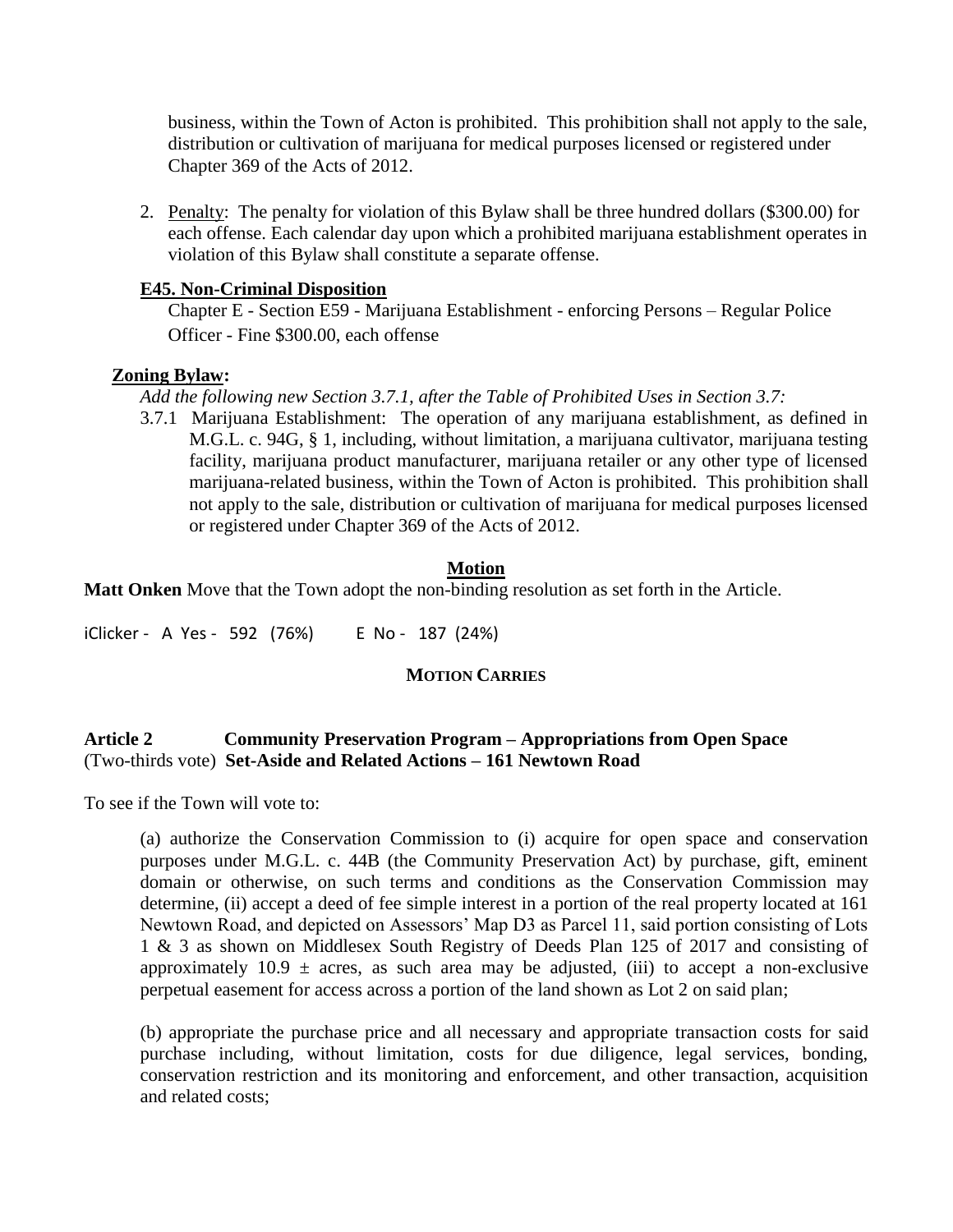(c) transfer, appropriate and expend, pursuant to the favorable recommendation of the Community Preservation Committee from the existing Open Space Set Aside portion of the Community Preservation Fund balance an amount not to exceed \$770,000 for the acquisition, consistent with this article, of the real property described in paragraph (a) of this article;

(d) raise, appropriate, transfer, or appropriate from available funds an additional \$30,000 for the acquisition, consistent with this article, of the real property described in paragraph (a) of this article;

(e) raise, appropriate, transfer from available funds or accept gifts and grants of such additional funds as are necessary to accomplish the purposes of this article, consistent with paragraph (b) of this article;

(f) authorize the Selectmen and the Conservation Commission to submit on behalf of the Town any and all applications deemed necessary for grants and/or reimbursements from the Commonwealth of Massachusetts, or the United States, under the Self-Help Act (M.G.L. Chapter 132A § 11) and/or any other state or federal programs including those in aid of conservation land acquisition, and to transfer, appropriate and expend any said amount so received consistent with this article;

(g) authorize and direct the Conservation Commission to impose a perpetual Conservation Restriction on the open space so acquired, in accordance with M.G.L. c. 44B, § 12(a) and M.G.L. c. 184, §§ 31-33, on such terms and conditions as the Selectmen may determine (the "Conservation Land"); and

(h) authorize the Selectmen, the Town Manager, the Treasurer, and the Conservation Commission, as appropriate, to enter into all agreements and execute any and all instruments as may be necessary to effect this article;

or take any other action relative thereto.

# **Motion**

# **Mr. Foster** Move that

(1) the Town authorize all actions set forth in the article,

(2) the Town appropriate \$800,000 to pay costs of the acquisition of the real property consisting of approximately 10.9 acres, located as 161 Newtown Road, and depicted on Assessors' Map D3 as Parcel 11, consisting of Lots 1  $\&$  3 as shown on Middlesex South Registry of Deeds Plan 125 of 2017 as set forth in the article, including the payment of all costs incidental and related thereto;

(3) to meet this appropriation,

(a) \$770,000 shall be transferred from the Open Space Set-Aside portion of the Community Preservation Fund balance; and

(b) \$30,000 shall be transferred from free cash;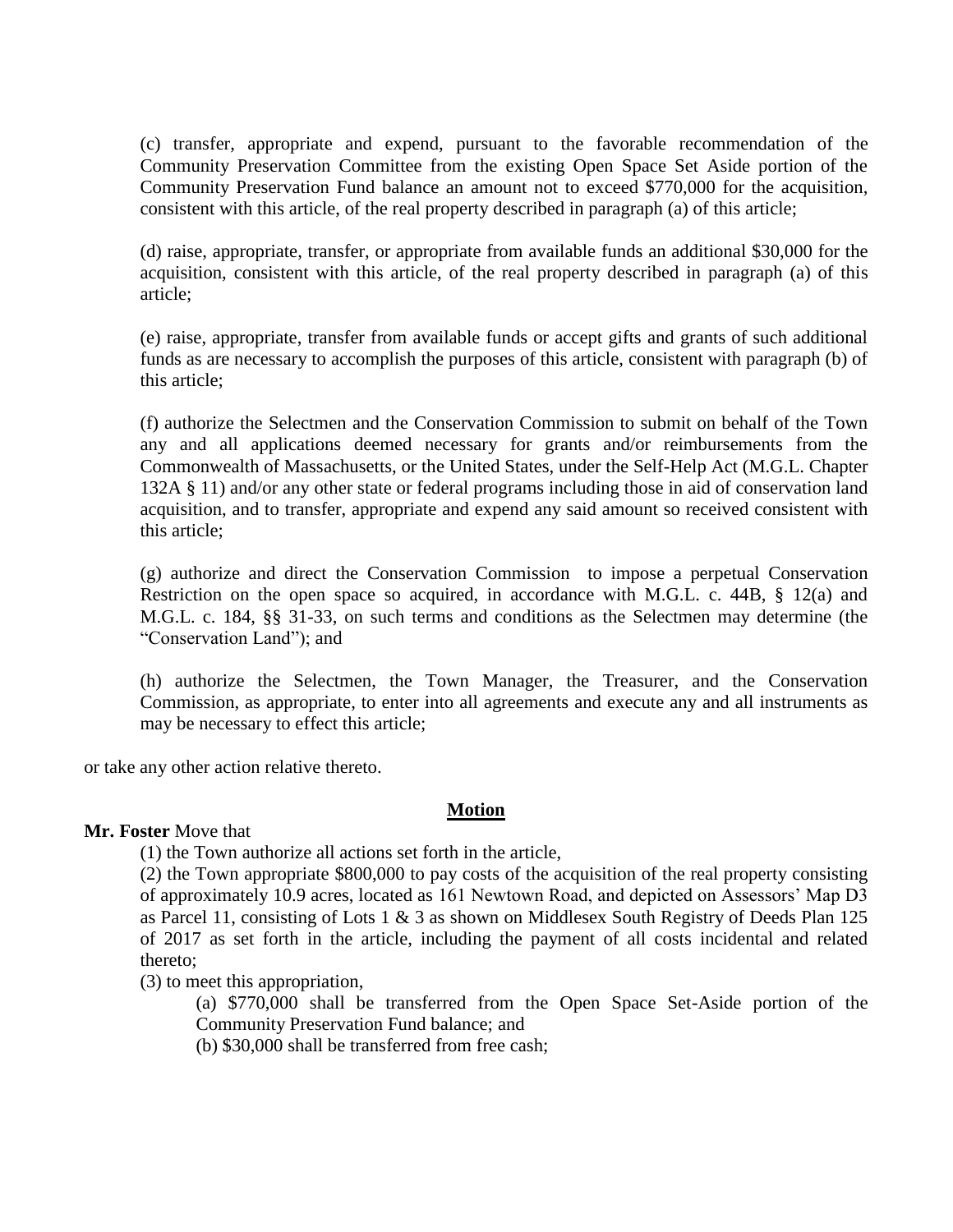and (4) the Town authorize the Selectmen, the Town Manager, the Treasurer, and the Conservation Commission to take all actions within their respective jurisdictions specified in or consistent with the article.

iClicker - A Yes - 271 (89%) E No - 84 (11%)

# **MOTION CARRIES**

**Declared 2/3 by Moderator\***

\*Town of Acton has accepted MGL CH 39 Sec 15 at its Annual Town Meeting April 2001, Article 43 and the amended Bylaw 5A was approved by the Attorney General on Aug. 6, 2001. (The Town Meeting Moderator is not required to count a 2/3 required vote.)

# **Article 3 Amend Zoning Map – Brookside Shops (145 Great Road)**

(Two-thirds vote)

To see if the Town will vote to amend the Zoning Bylaw, Map Number 1, by changing the zoning district designation for Town Atlas parcel F4-37 (145 to 149 Great Road) from Residence 8 (R-8) to Limited Business (LB), or take any other action relative thereto.

# **Motion**

**Ray Yacouby** Move that the Town adopt the Zoning Bylaw map amendments as set forth in the Article.

iClicker - A Yes - 136 (96%) E No - 6 (4%)

### **MOTION CARRIES Declared 2/3 by Moderator\***

\*Town of Acton has accepted MGL CH 39 Sec 15 at its Annual Town Meeting April 2001, Article 43 and the amended Bylaw 5A was approved by the Attorney General on Aug. 6, 2001. (The Town Meeting Moderator is not required to count a 2/3 required vote.)

# **Article 4 Amend Zoning Bylaw – Shopping Center Parking**

(Two-thirds vote)

To see if the Town will vote to amend Section 6.3 (Minimum Parking Space Requirements by USE), of the Zoning Bylaw by deleting subsection 6.3.1.7 and replacing it with a new subsection 6.3.1.7 as follows, or take any other action relative thereto:

| 6.3.1.7   Bank; Credit Union; Convenience Store; | Three spaces per 1,000 s.f. of NET |
|--------------------------------------------------|------------------------------------|
| Shopping Center with two or more                 | FLOOR AREA.                        |
| Restaurants, Retail Stores or Services, or       |                                    |
| any combination thereof                          |                                    |

*[Subsection 6.3.1.7 currently reads: ]*

| 6.3.1.7 | Bank; Credit Union; Convenience Store;  | Three spaces per $1000$ s.f. of NET |
|---------|-----------------------------------------|-------------------------------------|
|         | Shopping Center with two or more Retail | <i>FLOOR AREA.</i>                  |
|         | <i>Stores</i>                           |                                     |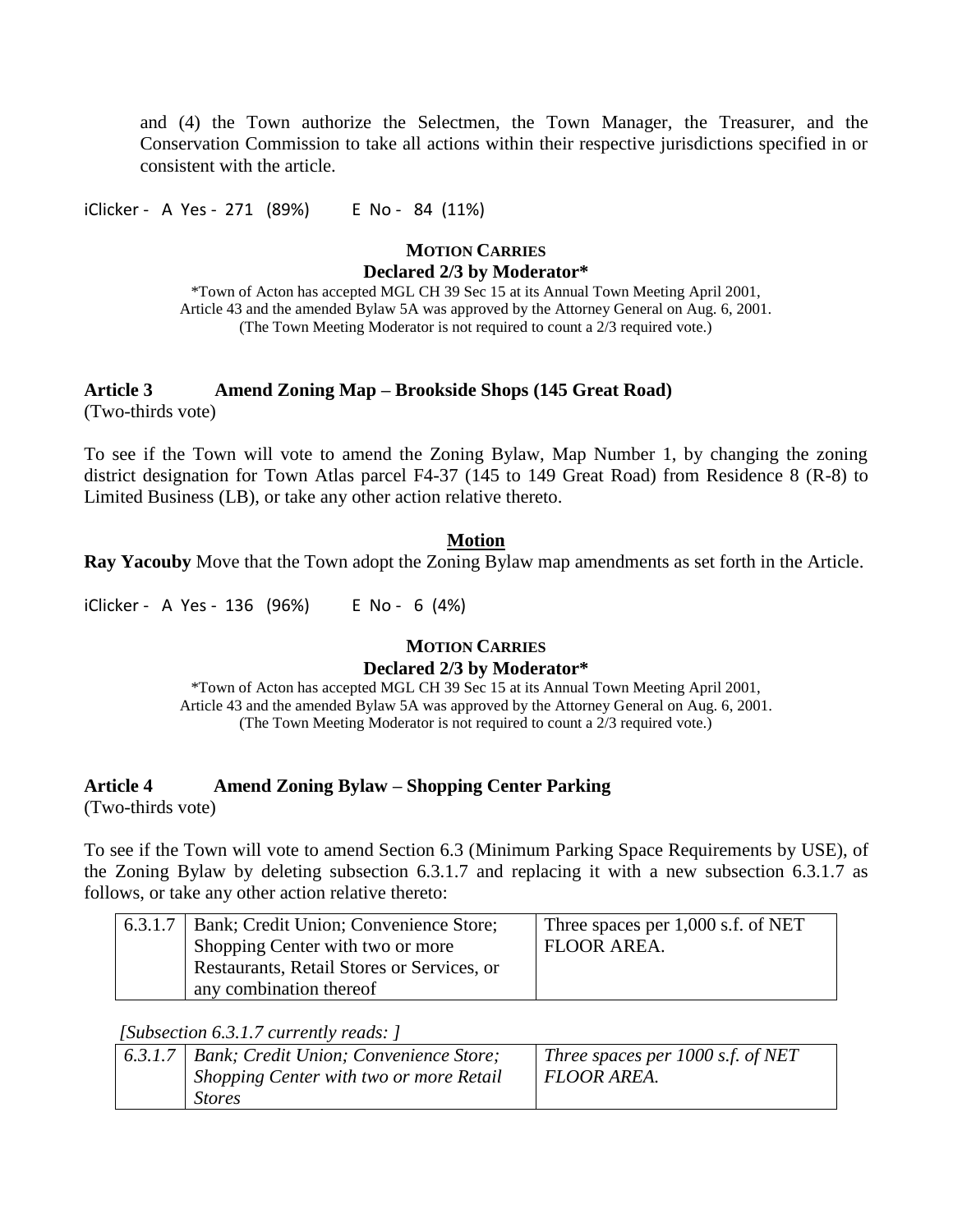## **Motion**

**Emily Ying** Move that the Town adopt the Zoning Bylaw amendment as set forth in the Article.

iClicker - A Yes - 118 (98%) E No - 2 (2%)

### **MOTION CARRIES Declared 2/3 by Moderator\***

\*Town of Acton has accepted MGL CH 39 Sec 15 at its Annual Town Meeting April 2001, Article 43 and the amended Bylaw 5A was approved by the Attorney General on Aug. 6, 2001. (The Town Meeting Moderator is not required to count a 2/3 required vote.)

## **CONSENT MOTION**

Ms. Adachi moves that the Town take up the five articles in the Consent Calendar on pages 20 through 26 of the Warrant: Articles 7, 8, 9, 10 and 11.

Article 7 \* Amend General Bylaws – Department Revolving Funds

Article 8 \* Amend General Bylaws – Animal Control Officer Enforcement Authority

Article 9 \* Abandon Road Easement – Faulkner Hill Road

Article 10 \* Accept Sidewalk Easement – High Street

Article 11 \* Accept Access Easement – Mohegan Lane

Held from Consent Article 10 held

Remaining article 7 8 9 and 11

iClicker - A Yes - 105 (98%) E No - 2 (2%)

#### **REMAINING ARTICLES UNDER THE CONSENT MOTION CARRIES**

### **MOTION CARRIES Declared 2/3 by Moderator\***

\*Town of Acton has accepted MGL CH 39 Sec 15 at its Annual Town Meeting April 2001, Article 43 and the amended Bylaw 5A was approved by the Attorney General on Aug. 6, 2001. (The Town Meeting Moderator is not required to count a 2/3 required vote.)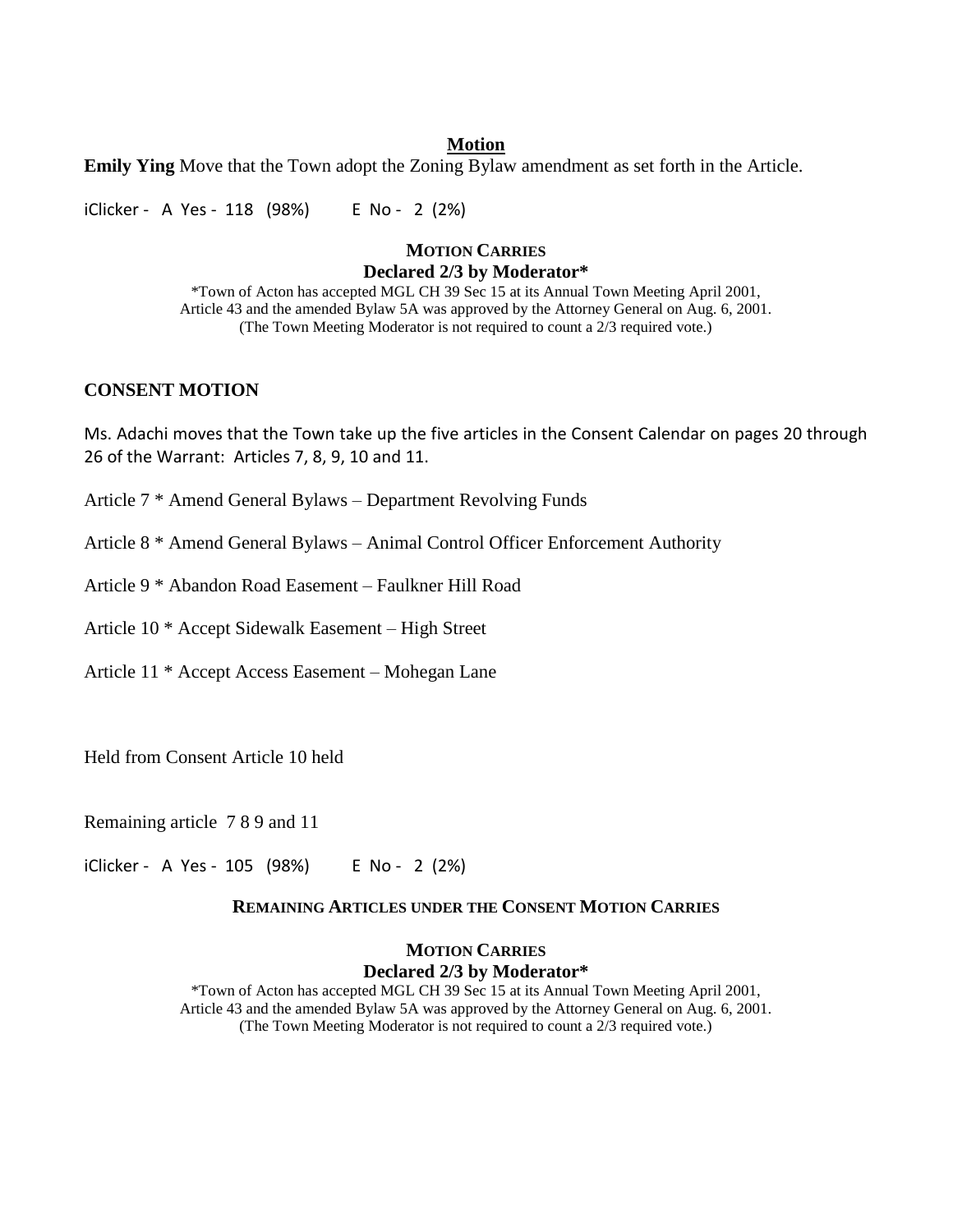# **Article 7 \* Amend General Bylaws – Department Revolving Funds**

(Majority vote)

To see if the Town will vote to amend the General Bylaws, pursuant to the provisions of Massachusetts General Laws Chapter 44, Section 53E½, Revolving Funds, as most recently amended by Section 86 of Chapter 218 of the Acts of 2016, the Municipal Modernization Act, by inserting the following section entitled "Chapter Y – Department Revolving Funds," or take any other action relative thereto.

# **CHAPTER Y Department Revolving Funds**

1. Purpose. This bylaw establishes and authorizes revolving funds for use by specified Town departments, boards, committees, agencies or officers in connection with the operation of programs or activities that generate fees, charges or other receipts to support all or some of the expenses of those programs or activities. These revolving funds are established under and governed by Massachusetts General Laws Chapter 44, Section 53E½.

2. Expenditure Limitations. A department or agency head, board, committee or officer may incur liabilities against and spend monies from a revolving fund established and authorized by this bylaw without appropriation subject to the following limitations:

- A. Fringe benefits of full-time employees whose salaries or wages are paid from the fund shall also be paid from the fund.
- B. No liability shall be incurred in excess of the available balance of the fund.
- C. The total amount spent during a fiscal year shall not exceed the amount authorized by Town Meeting on or before July 1 of that fiscal year, or any increased amount of that authorization that is later approved during that fiscal year by the Board of Selectmen and Finance Committee.

3. Interest. Interest earned on monies credited to a revolving fund established by this bylaw shall be credited to the General Fund.

4. Procedures and Reports. Except as provided in Massachusetts General Laws Chapter 44, Section 53E½ and this bylaw, the laws, charter provisions, bylaws, rules, regulations, policies or procedures that govern the receipt and custody of Town monies and the expenditure and payment of Town funds shall apply to the use of a revolving fund established and authorized by this bylaw. The Town Accountant shall include a statement on the collections credited to each fund, the encumbrances and expenditures charged to the fund and the balance available for expenditure in the regular report the Town Accountant provides the department, board, committee, agency or officer on appropriations made for its use.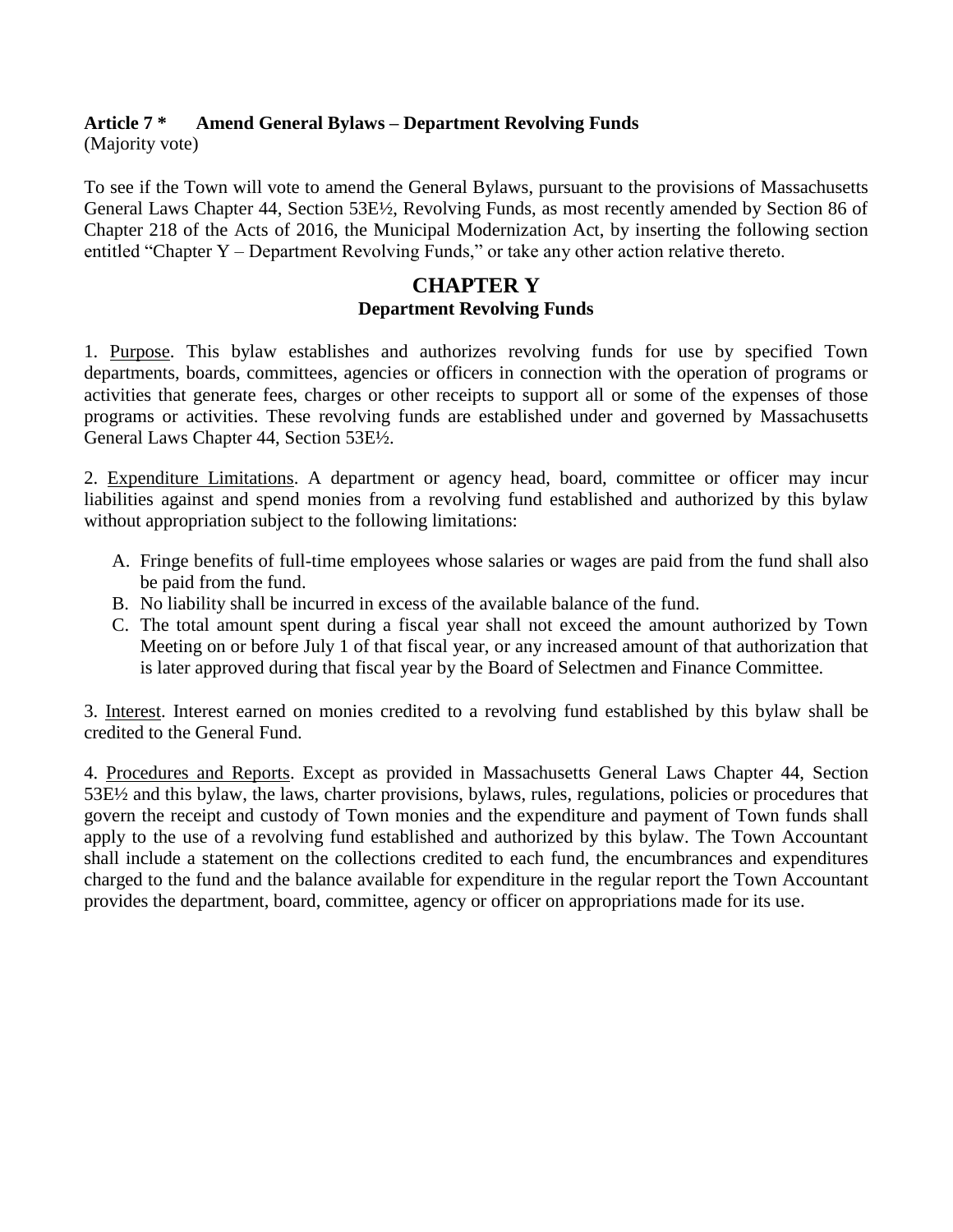5. Authorized Revolving Funds. Each of the following individual revolving funds shall be authorized and list, where applicable:

- A. Each revolving fund authorized for use by a town department, board, committee, agency or officer;
- B. The department or agency head, board, committee or officer authorized to spend from each fund;
- C. The fees, charges and other monies charged and received by the department, board, committee; agency or officer in connection with the program or activity for which the fund is established that shall be credited to each fund by the Town Accountant;
- D. The expenses of the program or activity for which each fund may be used; and
- E. The fiscal years each fund shall operate under this bylaw.

| A<br><b>Revolving Fund</b>             | B<br><b>Entity Authorized</b><br>to Spend | $\mathbf C$<br><b>Receipts Credited to</b><br>Fund                                                           | D<br><b>Expenses Payable</b><br>from Fund                                                                     | $\mathbf E$<br><b>Fiscal</b><br>Years |
|----------------------------------------|-------------------------------------------|--------------------------------------------------------------------------------------------------------------|---------------------------------------------------------------------------------------------------------------|---------------------------------------|
| <b>Historic District</b><br>Commission | <b>Historic District</b><br>Commission    | Receipts from<br>application fees                                                                            | Costs to prepare and<br>distribute rulings and<br>guidance on historical<br>issues and incidental<br>expenses | FY 2019,<br>et seq.                   |
| <b>Building Inspector</b>              | <b>Building</b><br>Department             | Receipts from permit,<br>administrative and<br>archiving fees for gas,<br>electrical and plumbing<br>permits | Costs for contractual<br>inspectors, archiving<br>services and incidental<br>expenses                         | FY 2019,<br>et seq.                   |
| Sealer of Weights<br>and Measures      | <b>Health Department</b>                  | Receipts from inspection<br>fees and fines for scales,<br>weights and measuring<br>devices                   | Costs for supplies,<br>equipment, services and<br>incidental expenses                                         | FY 2019,<br>et seq.                   |
| Hazardous<br>Materials                 | <b>Health Department</b>                  | Receipts from permits<br>and fines to store<br>hazardous materials and<br>underground storage<br>tanks       | Costs for supplies,<br>equipment, inspectors<br>and incidental expenses                                       | FY 2019,<br>et seq.                   |
| Food Service                           | <b>Health Department</b>                  | Receipts from inspection<br>fees and fines related to<br>food service                                        | Costs for supplies,<br>equipment, inspectors<br>and incidental expenses                                       | FY 2019,<br>et seq.                   |
| Stormwater                             | Land Use<br>Department                    | Receipts from permit and<br>inspection fees and fines<br>related to stormwater<br>management                 | Costs for compliance,<br>inspections,<br>subcontractors and<br>incidental expenses                            | FY 2019,<br>et seq.                   |
| CrossTown<br>Connect                   | Transportation<br>Department              | Receipts from public and<br>private partners for<br>transportation services                                  | Costs for dispatching<br>services and incidental<br>expenses                                                  | FY 2019,<br>et seq.                   |
| Fire Alarm<br>Network                  | Fire Department                           | Receipts from fire alarm<br>box fees                                                                         | Costs for maintaining<br>the fire alarm network<br>and incidental expenses                                    | FY 2019,<br>et seq.                   |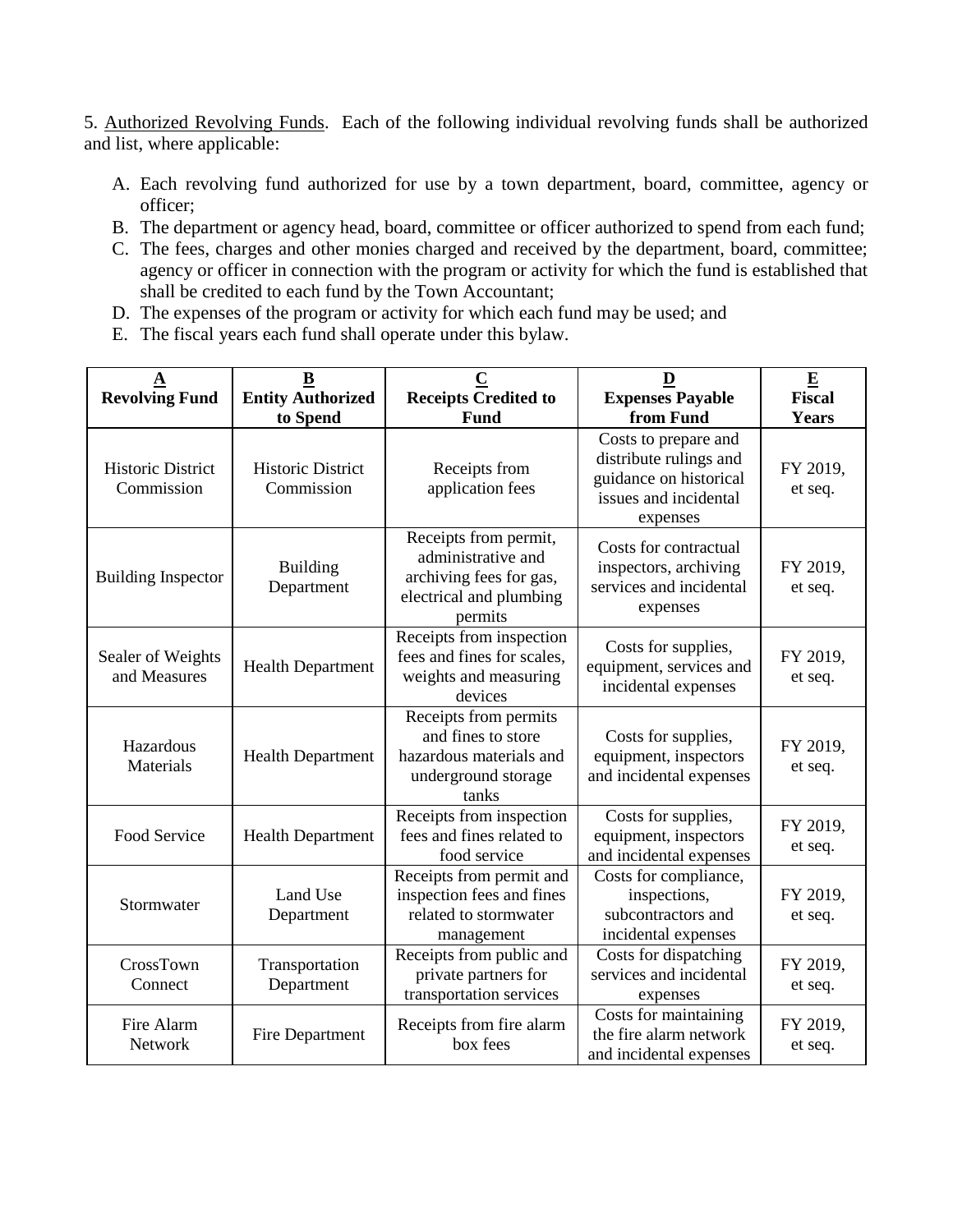**Ms Adachi** Move that the Town adopt the General Bylaws amendment as set forth in the Article.

iClicker - A Yes - 105 (98%) E No - 2 (2%)

## **CONSENT MOTION CARRIES**

# **Article 8 \* Amend General Bylaws – Animal Control Officer Enforcement Authority** (Majority vote)

To see if the Town will vote to amend the Animal Control Bylaw in Chapter E of the General Bylaws to add the following new section E26, or take any other action relative thereto.

**E26.** The Town of Acton Animal Control Officer, or any other Town official acting as his or her deputy or designee, is authorized to enforce this Bylaw and the Commonwealth's animal control laws found in Massachusetts General Laws Chapter 140, Sections 137A through 174F as may be amended or enlarged from time to time.

#### **Motion**

**Ms Adachi** Move that the Town adopt the General Bylaws amendment as set forth in the Article.

iClicker - A Yes - 105 (98%) E No - 2 (2%)

## **CONSENT MOTION CARRIES**

## **Article 9 \* Abandon Road Easement – Faulkner Hill Road**

(Two-thirds vote)

To see if the Town will vote to authorize the Board of Selectmen to abandon and terminate the Town's right, title and interest in an existing easement for a road extension situated southerly of Faulkner Hill Road between the properties numbered 31 and 33 Faulkner Hill Road on such terms and conditions as the Selectmen may determine, as shown on a plan entitled "Subdivision of Land in Acton Mass., Faulkner Hill Estates II, M&L Building Corp., 26 Park Lane, Concord Mass, Scale: 1 inch = 40 feet, dated November 1963" prepared by Olva E Hinsta Associates - Engineers, between Lots 35A and 36A, and recorded at the Middlesex South District Registry of Deeds as Plan 63 of 1964; or take any other action relative thereto.

### **Motion**

**Ms Adachi** Move that the Town abandon the road easement as described in the Article.

iClicker - A Yes - 105 (98%) E No - 2 (2%)

# **CONSENT MOTION CARRIES**

### **Declared 2/3 by Moderator\***

\*Town of Acton has accepted MGL CH 39 Sec 15 at its Annual Town Meeting April 2001, Article 43 and the amended Bylaw 5A was approved by the Attorney General on Aug. 6, 2001. (The Town Meeting Moderator is not required to count a 2/3 required vote.)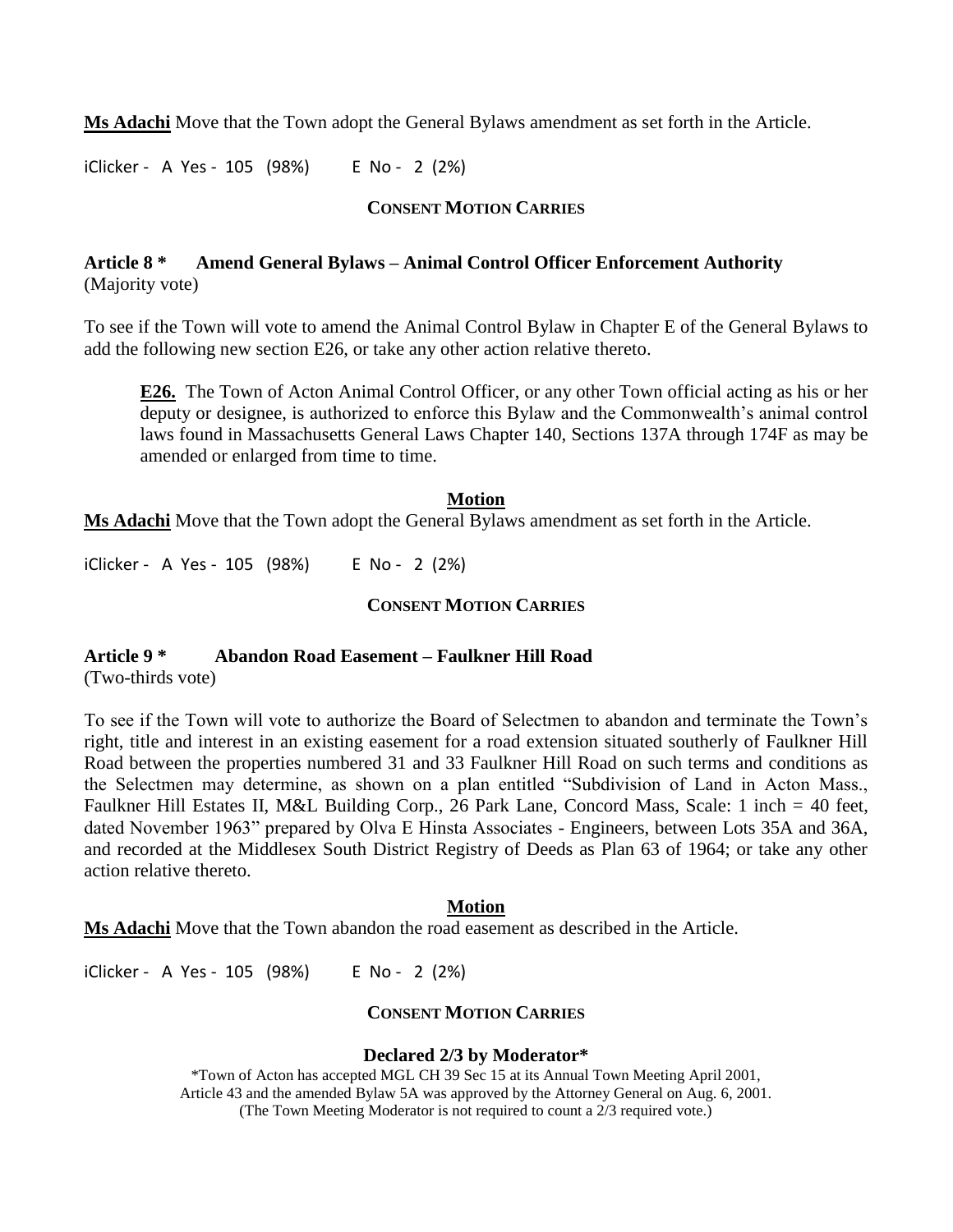## **Article 10 \* Accept Sidewalk Easement – High Street**

(Two-thirds vote)

To see if the Town will vote to authorize the Board of Selectmen to acquire, on such terms and conditions as the Selectmen may determine, by purchase, gift, eminent domain or otherwise and to accept a non-exclusive, perpetual right and easement in gross over, under and upon the land shown as "Proposed Sidewalk Easement" on a plan of land entitled "Plan of Land, Owned By: 248 High Street, LLC, Property Address: 248 High Street, Acton, MA 01720" dated June, 2016 and recorded with the Middlesex South District Registry of Deeds as Plan No. 969 of 2016, for all purposes for which sidewalks are now or hereinafter may be used in the Town, and further to see of the Town will raise, appropriate, transfer from available finds, or accept gifts for this purpose, or take any other action relative thereto.

### **Motion**

**Mr. Chang** Move that the Town authorize the acquisition of the easement as set forth in the Article.

### **Held from consent**

iClicker - A Yes - 99 (93%) E No - 8 (7%)

#### **MOTION CARRIES Declared 2/3 by Moderator\***

\*Town of Acton has accepted MGL CH 39 Sec 15 at its Annual Town Meeting April 2001, Article 43 and the amended Bylaw 5A was approved by the Attorney General on Aug. 6, 2001. (The Town Meeting Moderator is not required to count a 2/3 required vote.)

# **Article 11 \* Accept Access Easement – Mohegan Lane**

(Two-thirds vote)

To see if the Town will vote to authorize the Board of Selectmen to acquire, on such terms and conditions as the Selectmen may determine, by purchase, gift, eminent domain or otherwise and to accept a non-exclusive, perpetual right and easement, appurtenant to Town-owned land located at 24 Cherokee Road Behind (Town Atlas Map Parcel D2-137), to pass and repass over, across and along the area shown as "40' Easement as Shown on Plan No. 997 of 1962" on a plan of land entitled "Definitive Plan for Mohegan Lane" dated March 25, 2016, recorded with the Middlesex South Registry of Deeds in Plan Book 2017, Page 47, for all purposes for which streets, sidewalks and ways are now or hereinafter may be used in the Town, or take any other action relative thereto.